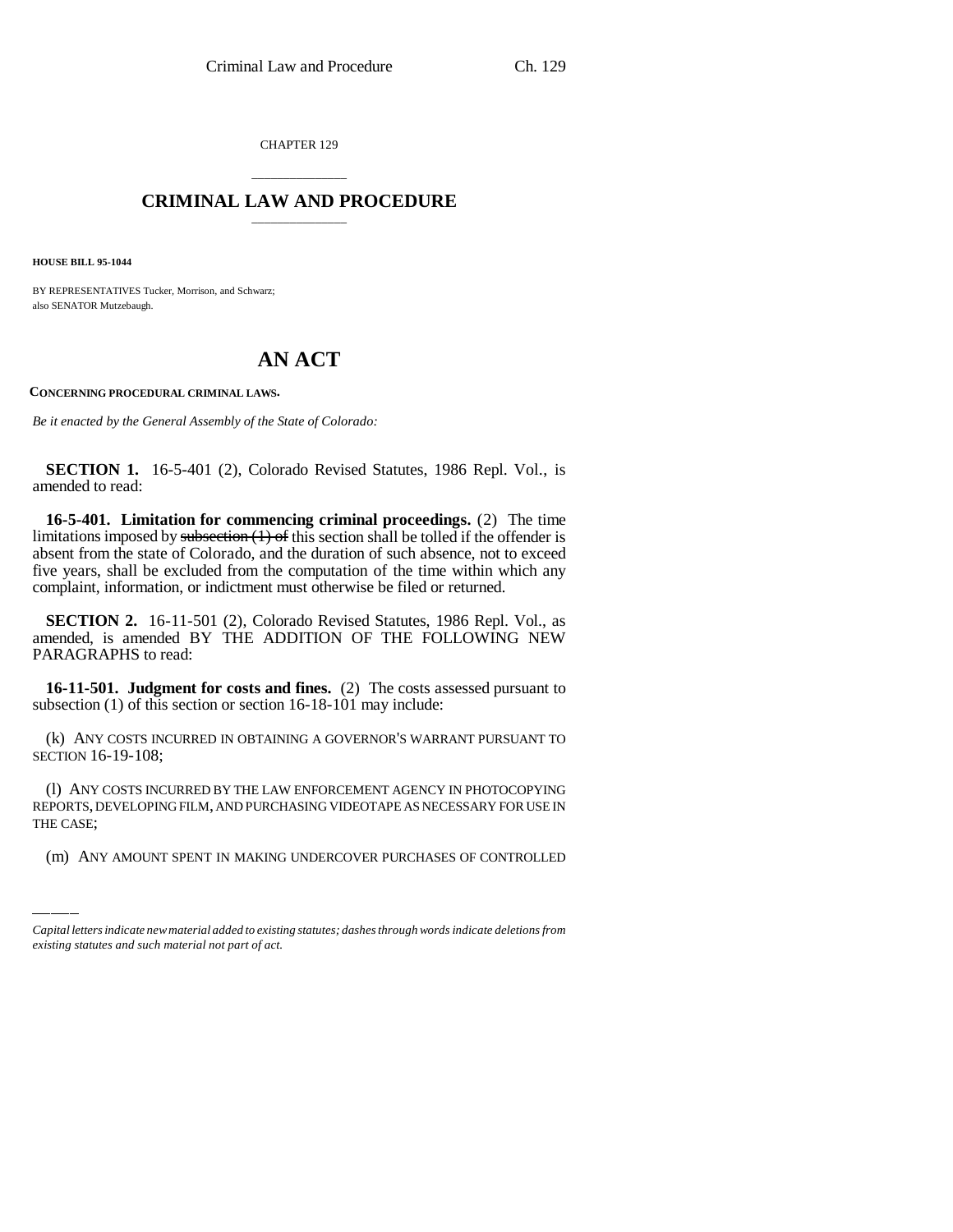Ch. 129 Criminal Law and Procedure

SUBSTANCES TO OBTAIN EVIDENCE USED AGAINST THE DEFENDANT.

**SECTION 3.** 16-3-108, Colorado Revised Statutes, 1986 Repl. Vol., is amended to read:

**16-3-108. Issuance of arrest warrant without information or complaint.** A COURT SHALL ISSUE an arrest warrant shall issue only on affidavit sworn to or affirmed before the judge OR A NOTARY PUBLIC and relating facts sufficient to establish probable cause that an offense has been committed and probable cause that a particular person committed that offense. The court shall issue a warrant for the arrest of such person commanding any peace officer to arrest the person so named and to take him THE PERSON without unnecessary delay before the nearest judge of a court of record. Once a person is brought before the judge, the Colorado rules of criminal procedure are applicable.

**SECTION 4.** 16-15-102 (18) (f), Colorado Revised Statutes, 1986 Repl. Vol., as amended, is repealed as follows:

**16-15-102. Ex parte order authorizing the interception of wire, oral, or electronic communications.** (18) (f) This subsection (18) is repealed, effective July 1, 1995.

**SECTION 5.** 16-13-303 (1) (c) (II), Colorado Revised Statutes, 1986 Repl. Vol., as amended, is amended to read:

**16-13-303. Class 1 public nuisance.** (1) Every building or part of a building including the ground upon which it is situate and all fixtures and contents thereof, every vehicle, and any real property shall be deemed a class 1 public nuisance when:

(c) (II) Used for unlawful possession of any controlled substance, as defined in section  $\frac{12-22-303(7)}{18-18-102(5)}$ , C.R.S., except for possession of less than eight ounces of marihuana;

**SECTION 6.** 16-13-304 (1) (b), Colorado Revised Statutes, 1986 Repl. Vol., as amended, is amended to read:

**16-13-304. Class 2 public nuisance.** (1) The following are deemed to be a class 2 public nuisance:

(b) Any public or private place or premises which encourages professional gambling, unlawful use, sale, or distribution of imitation controlled substances, as defined in section 18-18-420 (3), C.R.S., drugs, controlled substances, as defined in section 18-18-102 (5), C.R.S., or other drugs the possession of which is an offense under the laws of this state, furnishing or selling intoxicating liquor to minors, furnishing or selling fermented malt beverages to persons under the age of eighteen TWENTY-ONE, solicitation for prostitution, or traffic in stolen property; or

**SECTION 7.** 16-14-104, Colorado Revised Statutes, 1986 Repl. Vol., is amended to read:

**16-14-104. Trial or dismissal.** (1) Within ninety days after the receipt of the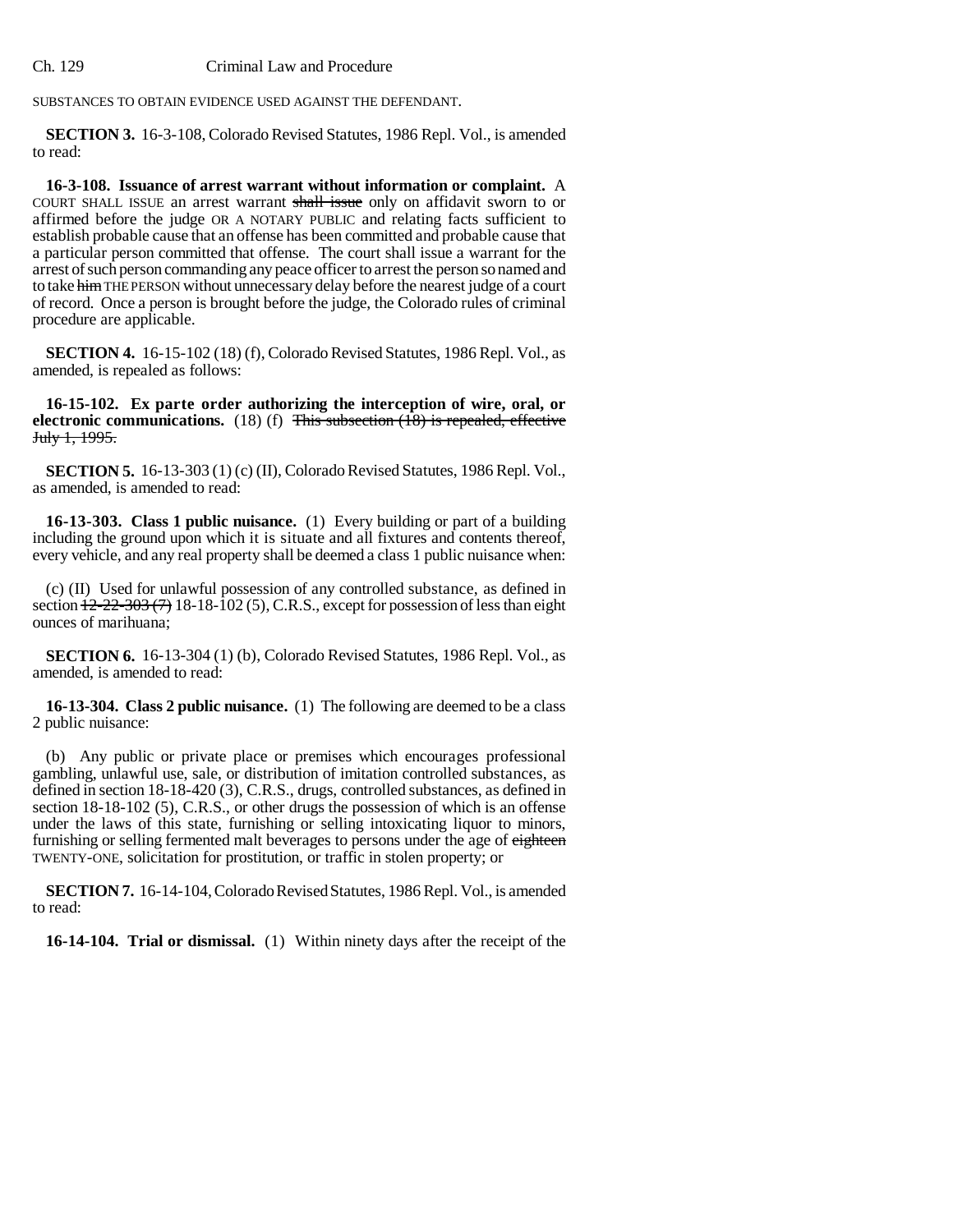Criminal Law and Procedure Ch. 129

request by the court and the prosecuting official, or within such additional time as the court for good cause shown in open court may grant, the prisoner or his THE PRISONER'S counsel being present, the indictment, information, or criminal complaint shall be brought to trial; but the parties may stipulate for a continuance or a continuance may be granted on notice to the prisoner's attorney and opportunity to be heard. If, after such a request, the indictment, information, or criminal complaint is not brought to trial within that period, no court of this state shall any longer have jurisdiction thereof, nor shall the untried indictment, information, or criminal complaint be of any further force or effect, and the court shall dismiss it with prejudice.

(2) ANY PRISONER WHO REQUESTS DISPOSITION PURSUANT TO SECTION 16-14-102 MAY WAIVE THE RIGHT TO DISPOSITION WITHIN THE TIME SPECIFIED IN SUBSECTION (1) OF THIS SECTION BY EXPRESS WAIVER ON THE RECORD AFTER FULL ADVISEMENT BY THE COURT. IF A PRISONER MAKES SAID WAIVER, THE TIME FOR TRIAL OF THE INDICTMENT, INFORMATION, OR CRIMINAL COMPLAINT SHALL BE EXTENDED AS PROVIDED IN SECTION 18-1-405 (4), C.R.S., CONCERNING WAIVER OF THE RIGHT TO SPEEDY TRIAL.

**SECTION 8.** 16-5-203, Colorado Revised Statutes, 1986 Repl. Vol., as amended, is amended to read:

**16-5-203. Furnishing witnesses' names.** Whether a prosecution is commenced by indictment, information, or felony complaint, the district attorney shall file with the court at the time of filing the indictment, information, or felony complaint A WRITTEN LIST OF THE NAMES AND ADDRESSES OF THE WITNESSES WHOM HE OR SHE INTENDS TO CALL UPON AT THE PRELIMINARY HEARING. THE DISTRICT ATTORNEY SHALL MAKE AVAILABLE TO THE DEFENDANT NOT LATER THAN TWENTY CALENDAR DAYS AFTER THE DEFENDANT'S FIRST APPEARANCE AT THE TIME OF OR FOLLOWING THE FILING OF CHARGES a written list of the names and addresses of the witnesses THEN KNOWN TO THE DISTRICT ATTORNEY whom he OR SHE intends to call upon the AT trial. and who are then known to him. He THE DISTRICT ATTORNEY shall also furnish the defendant in writing prior to trial the names and addresses of any additional witnesses who have become known to him OR HER prior to trial and whom he OR SHE intends to call upon the AT trial, but this shall not preclude the calling of witnesses whose names or the materiality of whose testimony are first learned by the district attorney upon the trial. However, the court may, in its discretion, enter an order which denies the disclosure to the defendant of the names and addresses of witnesses, or which requires the defense counsel not to disclose such information to the defendant, subject to rule 16 part I (d)  $(2)$  and part III (d) of the Colorado rules of criminal procedure. THE NAMES AND ADDRESSES OF WITNESSES WHO ARE THE SUBJECT OF THE ORDER MAY BE WITHHELD PENDING A RULING OF THE COURT, BUT THE PROSECUTION SHALL NOTIFY THE DEFENSE COUNSEL IN WRITING THAT A MOTION TO WITHHOLD WITNESS INFORMATION HAS BEEN FILED AND THAT SUCH INFORMATION WILL BE WITHHELD PENDING THE COURT'S ORDER. Where the defendant has not had or waived a preliminary hearing, there shall be filed with the information the affidavit of some credible person verifying the information upon the personal knowledge of the affiant that the offense was committed.

**SECTION 9.** 17-2-201 (5.5) (c), Colorado Revised Statutes, 1986 Repl. Vol., as amended, is amended to read: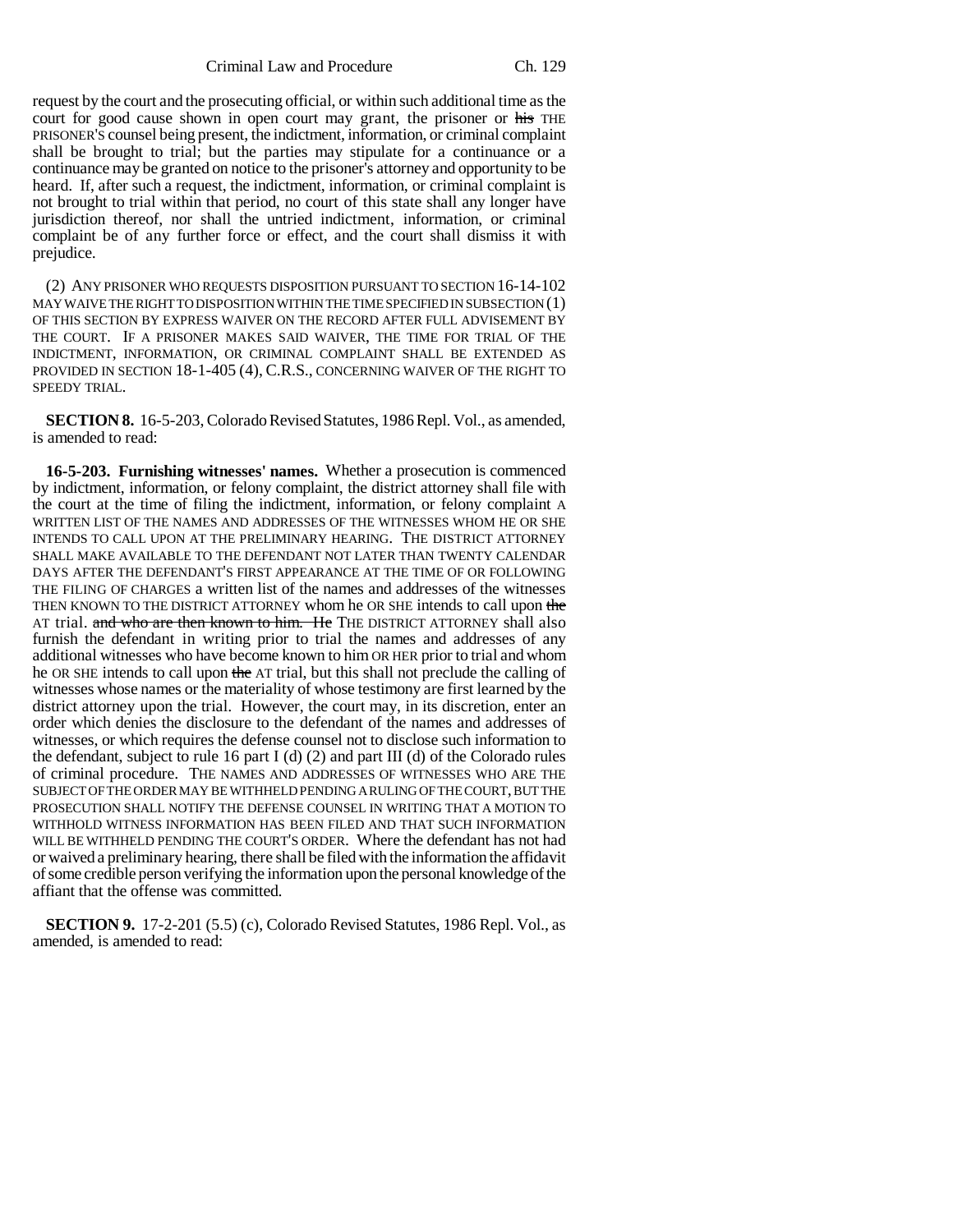**17-2-201. State board of parole.** (5.5) (c) (I) The parole officer shall be responsible for acquiring at random, but within the time requirements of paragraph (a) of this subsection (5.5), a urine specimen from a parolee. The department of public health and environment shall designate the container to be used for the collection of such specimen. A labeling system shall be established by the department to ensure compliance with evidentiary rules and requirements.

(II) The department of public health and environment shall establish by rule and regulation the fee to be charged to the parolee pursuant to paragraph (a) of this subsection  $(5.5)$  for chemical testing of  $\overline{h}$  THE PAROLEE'S urine. The parole officer shall collect such fee from the parolee at the same time he THE PAROLE OFFICER acquires a urine specimen pursuant to subparagraph (I) of this paragraph (c).

(III) The parole officer shall submit the urine specimen to the department of public health and environment OR TO A PRIVATE LABORATORY UNDER CONTRACT WITH THE BOARD PURSUANT TO SUBPARAGRAPH (IV) OF THIS PARAGRAPH (c) for testing. The department of public health and environment OR THE CONTRACTING LABORATORY shall return the results of such tests to the parole officer within five working days of receipt of the specimen. The results of the test shall be made available by the parole officer to the parolee or his THE PAROLEE'S attorney on request.

(IV) THE BOARD MAY ENTER INTO ONE OR MORE CONTRACTS WITH PRIVATE LABORATORIES FOR CHEMICAL TESTING UNDER THIS SUBSECTION (5.5). ANY PRIVATE LABORATORY THAT CONTRACTS WITH THE BOARD SHALL MEET STANDARDS ESTABLISHED BY THE DEPARTMENT OF HEALTH AND ENVIRONMENT AND SHALL COMPLY WITH THE LABELING SYSTEM ESTABLISHED BY THE DEPARTMENT UNDER SUBPARAGRAPH (I) OF THIS PARAGRAPH (c) TO ENSURE COMPLIANCE WITH EVIDENTIARY RULES AND REQUIREMENTS. ANY CONTRACT ENTERED INTO PURSUANT TO THIS SUBPARAGRAPH (IV) SHALL SPECIFY THE FEE TO BE CHARGED THE PAROLEE FOR CHEMICAL URINE TESTING.

**SECTION 10.** 16-11.7-102 (4), Colorado Revised Statutes, 1986 Repl. Vol., as amended, is amended to read:

**16-11.7-102. Definitions.** As used in this article, unless the context otherwise requires:

(4) "Treatment" means therapy, MONITORING, and supervision of any sex offender which conforms to the standards created by the board pursuant to section 16-11.7-103.

**SECTION 11.** 16-11-102 (1) (b), Colorado Revised Statutes, 1986 Repl. Vol., as amended, is amended to read:

**16-11-102. Presentence or probation investigation.** (1) (b) Any presentence report prepared regarding any sex offender, as defined in section 16-11.7-102 (2), with respect to any offense committed on or after January 1, 1994 1996, shall contain the results of an evaluation and identification conducted pursuant to article 11.7 of this title.

**SECTION 12.** 16-11.7-103 (4) (a) and (4) (b), Colorado Revised Statutes, 1986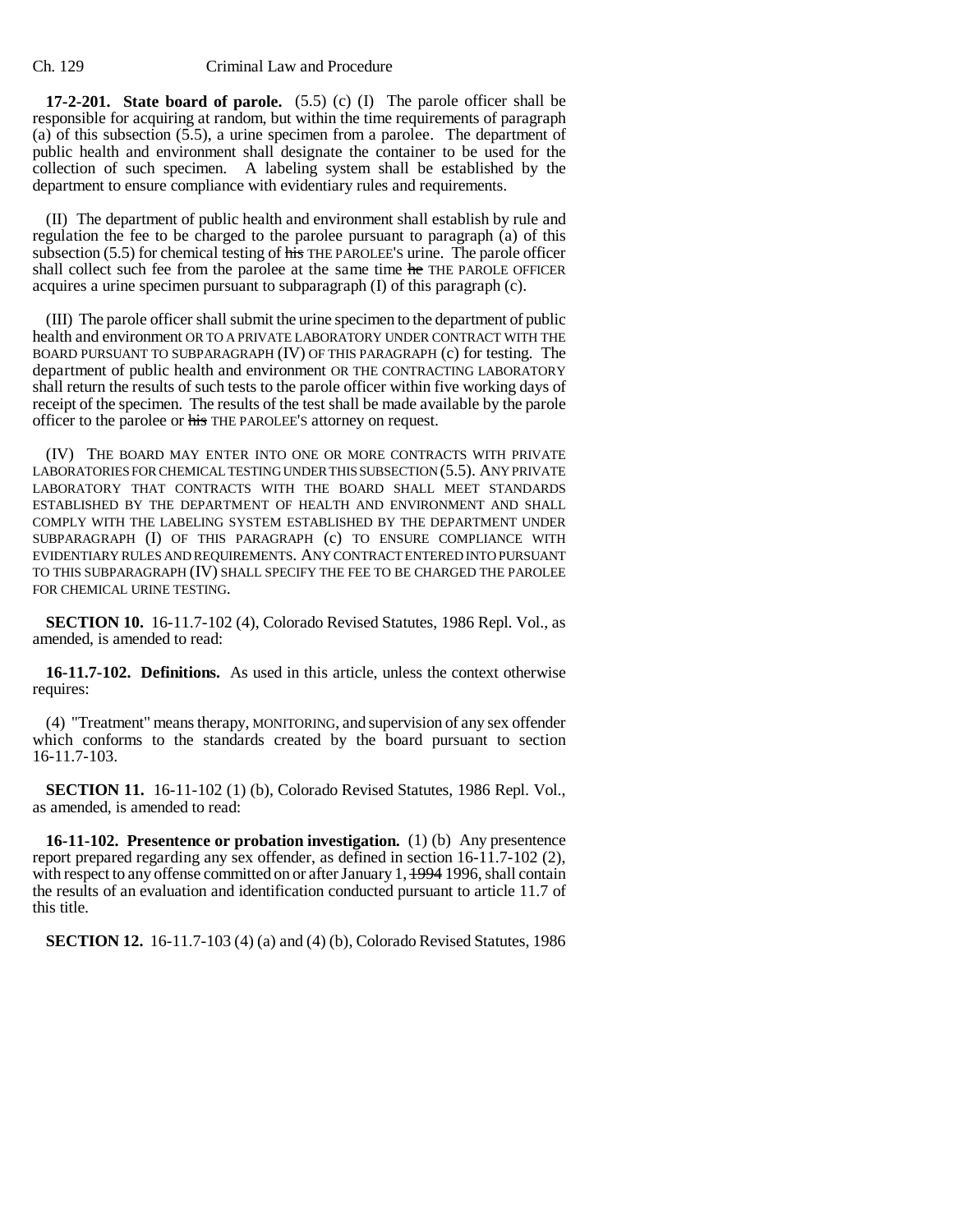Repl. Vol., as amended, are amended to read:

**16-11.7-103. Sex offender treatment board - creation - duties.** (4) The board shall carry out the following duties:

(a) Prior to January 1, 1994 1996, the board shall develop and prescribe a standardized procedure for the evaluation and identification of sex offenders. Such procedure shall provide for an evaluation and identification of the offender and recommend behavior management, monitoring, and treatment based upon the knowledge that sex offenders are extremely habituated and that there is no known cure for the propensity to commit sex abuse. The board shall develop and implement measures of success based upon a no-cure policy for intervention. The board shall develop and implement methods of intervention for sex offenders which have as a priority the physical and psychological safety of victims and potential victims and which are appropriate to the needs of the particular offender, provided that SO LONG AS there is no reduction of the safety of victims and potential victims.

(b) Prior to January 1, 1994 1996, the board shall develop guidelines and standards for a system of programs for the treatment of sex offenders which can be utilized by offenders who are placed on probation, incarcerated with the department of corrections, placed on parole, or placed in community corrections. The programs developed pursuant to this paragraph (b) shall be as flexible as possible so that such programs may be utilized by each offender to prevent the offender from harming victims and potential victims. Such programs shall be structured in such a manner that the programs provide a continuing monitoring process as well as a continuum of treatment programs for each offender as that offender proceeds through the criminal justice system and may include, but shall not be limited to, group counseling, individual counseling, outpatient treatment, inpatient treatment, or treatment in a therapeutic community. Also, such programs shall be developed in such a manner that, to the extent possible, the programs may be accessed by all offenders in the criminal justice system. The procedures for evaluation, identification, treatment, and continued monitoring required to be developed pursuant to this paragraph (b) and paragraph (a) of this subsection (4) shall be implemented only to the extent moneys are available in the sex offender surcharge fund created in section 18-21-103 (3), C.R.S.

**SECTION 13.** 16-11.7-107, Colorado Revised Statutes, 1986 Repl. Vol., as amended, is amended to read:

**16-11.7-107. Report to the general assembly.** On or before March 1, 1995 1997, the board shall make a report to a joint meeting of the judiciary committees of the senate and the house of representatives regarding the implementation of this article, the standardized procedures developed pursuant to this article, and the results of the programs created by this article.

**SECTION 14.** 16-13-103 (1), (4), (5) (b), and (6), Colorado Revised Statutes, 1986 Repl. Vol., as amended, are amended to read:

**16-13-103. Verdict of jury.** (1) If the allegation of previous convictions of other felony offenses is included in an indictment or information and if a verdict of guilty of the substantive offense with which the defendant is charged is returned, the court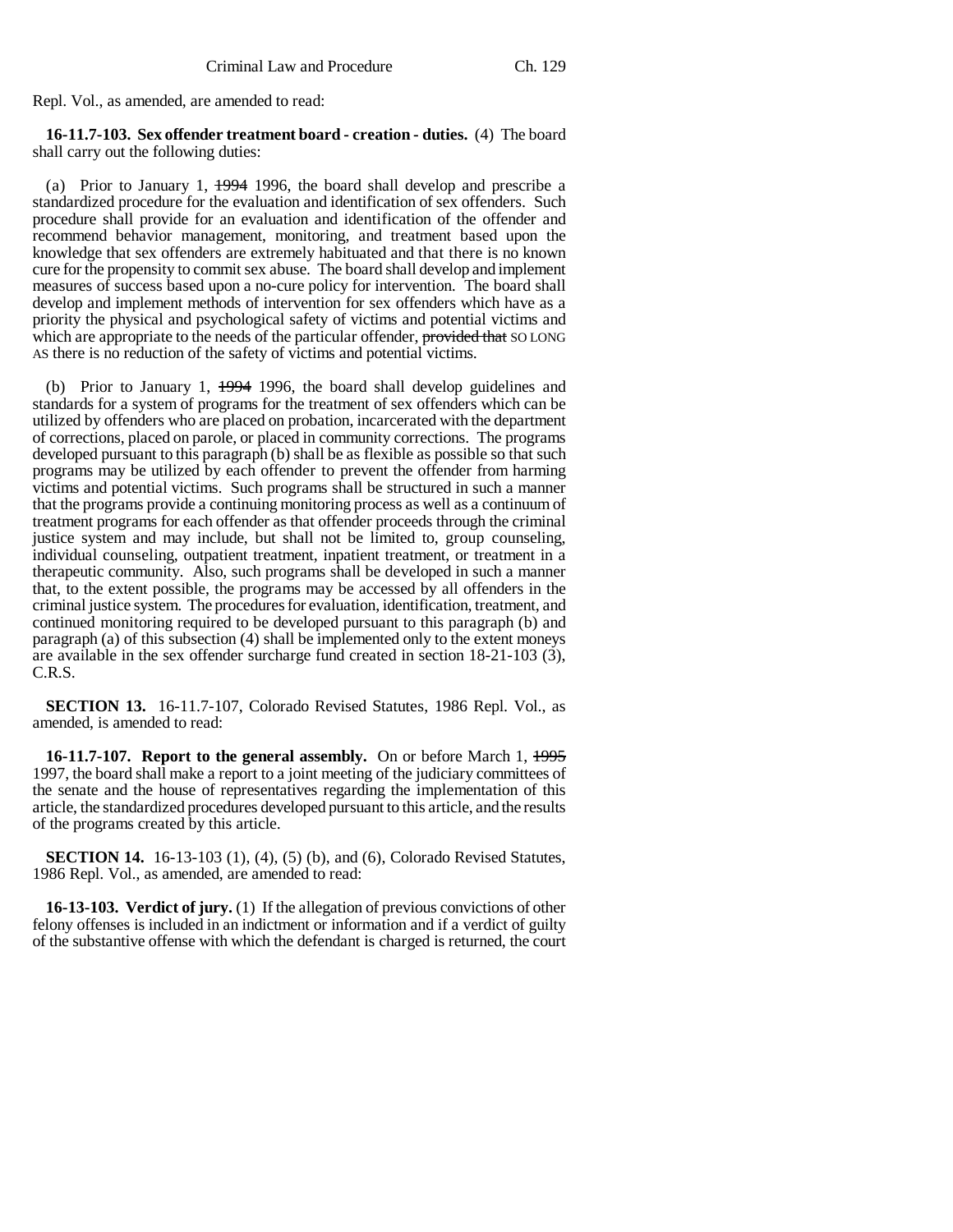## Ch. 129 Criminal Law and Procedure

shall conduct a separate sentencing hearing to determine whether or not the defendant has suffered such previous felony convictions. As soon as practicable, the hearing shall be conducted by the trial court before the jury impaneled to try the substantive offense charged; except that, if trial by jury was waived or if the defendant pleaded guilty, the hearing shall be conducted before the trial court. JUDGE WHO PRESIDED AT TRIAL OR BEFORE WHOM THE GUILTY PLEA WAS ENTERED OR A REPLACEMENT FOR SAID JUDGE IN THE EVENT HE OR SHE DIES, RESIGNS, IS INCAPACITATED, OR IS OTHERWISE DISQUALIFIED AS PROVIDED IN SECTION 16-6-201.

(4) If the defendant denies that he OR SHE has been previously convicted as alleged in any count of an information or indictment, the jury impaneled to try the substantive offense charged TRIAL JUDGE, OR A REPLACEMENT JUDGE AS PROVIDED IN SUBSECTION (1) OF THIS SECTION, shall determine by separate hearing and verdict whether the defendant has been convicted as alleged. If the jury is unable to reach a verdict after such separate hearing, the judge shall discharge the jury and impanel a new jury solely for the purpose of deciding whether the defendant has been convicted as alleged. The procedure in any case in which the defendant does not become a witness in his OR HER own behalf upon the trial of the substantive offense shall be as follows:

(a) The jury shall render a verdict upon the issue of the defendant's guilt or innocence of the substantive offense charged;

(b) If the verdict is that the defendant is guilty of the substantive offense charged, the same jury TRIAL JUDGE, OR A REPLACEMENT JUDGE AS PROVIDED IN SUBSECTION (1) OF THIS SECTION, shall proceed to try the issues of whether the defendant has been previously convicted as alleged. The prosecuting attorney has the burden of proving beyond a reasonable doubt that the defendant has been previously convicted as alleged.

(5) (b) If, upon the trial of the issues upon the substantive offense charged, the defendant testifies in his OR HER own defense and, after having denied the previous conviction under subsection (3) of this section, admits that he OR SHE has been previously convicted as alleged, the court TRIAL JUDGE, OR A REPLACEMENT JUDGE AS PROVIDED IN SUBSECTION  $(1)$  OF THIS SECTION, shall, instruct the jury in any sentencing hearing, to consider any admissions of prior convictions elicited from the defendant in connection with his OR HER testimony on the substantive offense only as they affect his THE DEFENDANT'S credibility. The court shall also instruct the jury in any sentencing hearing that IN ANY SENTENCING HEARING, the prosecution must SHALL BE REQUIRED TO meet its burden of proving beyond a reasonable doubt the defendant's prior convictions by evidence independent of the defendant's testimony.

(6) If the prosecuting attorney does not have any information indicating that the defendant has been previously convicted of a felony prior to the time a verdict of guilty is rendered on a felony charge and if thereafter he THE PROSECUTING ATTORNEY learns of the felony conviction prior to the time that sentence is pronounced by the court, he OR SHE may file a new information in which it shall be alleged in separate counts that the defendant has been convicted of the particular offense upon which judgment has not been entered and that prior thereto at a specified date and place the defendant has been convicted of a felony warranting application of increased penalties authorized in this part 1. The defendant shall be arraigned upon the new information, and, if he THE DEFENDANT denies the previous conviction,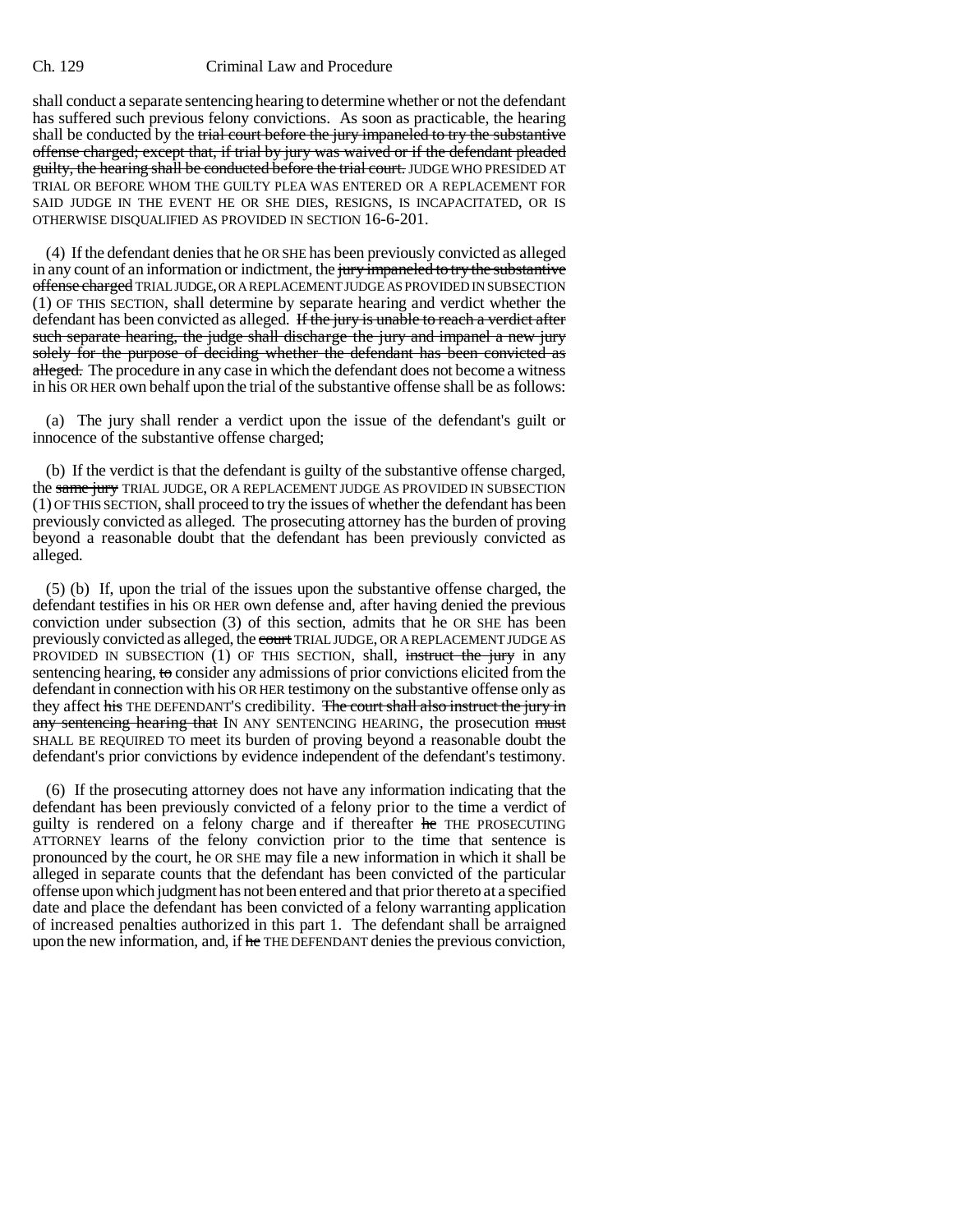a jury shall be impaneled to THE TRIAL JUDGE, OR A REPLACEMENT JUDGE AS PROVIDED IN SUBSECTION (1) OF THIS SECTION, SHALL try the issue prior to imposition of sentence.

**SECTION 15.** 16-11.7-106, Colorado Revised Statutes, 1986 Repl. Vol., as amended, is amended to read:

**16-11.7-106. Sex offender treatment - contracts with providers.** The department of corrections, the judicial department, the division of criminal justice of the department of public safety, or the department of human services shall not employ or contract with AND SHALL NOT ALLOW A SEX OFFENDER TO EMPLOY OR CONTRACT WITH any individual or entity to provide SEX OFFENDER treatment services pursuant to this article unless the SEX OFFENDER treatment services to be provided by such individual or entity conforms with the standards developed pursuant to section 16-11.7-103 (4) (b).

**SECTION 16.** 18-3-412.5 (3) and (4), Colorado Revised Statutes, 1986 Repl. Vol., as amended, are amended to read:

**18-3-412.5. Sex offenders - duty to register - penalties.** (3) Each person who is required to register pursuant to subsection  $(1)$  of this section, shall, within seven calendar days of becoming a temporary or permanent resident of any city, town, county, or city and county in the state of Colorado, AND ANNUALLY THEREAFTER SO LONG AS THE PERSON RESIDES IN THE CITY, TOWN, COUNTY, OR CITY AND COUNTY, SHALL register with the local law enforcement agency in the place of such person's temporary or permanent residence by completing a registration form provided to such person by the local law enforcement agency. Such registration form shall contain such information regarding such person as shall be required by the local law enforcement agency pursuant to subsection (5) of this section. Persons who reside within the corporate limits of any city, town, or city and county shall register at the office of the chief of police of such city, town, or city and county. Persons who reside outside of the corporate limits of any city, town, or city and county shall register at the office of the county sheriff of the county where such person resides. Any person who is required to register pursuant to subsection (1) of this section shall be required to register each time such person changes such person's temporary or permanent address, regardless of whether such person has moved to a new address within the jurisdiction of the law enforcement agency with which such person previously registered.

(4) Any person who fails to register pursuant to subsections  $(1)$  and  $(2)$  of this section, or any person who submits a registration form containing false information, commits the offense of failure to register as a sex offender. Failure to register as a sex offender is a class 2 misdemeanor; except that, in addition to any other penalty provided by section 18-1-106, a person shall be sentenced to a ninety-day mandatory minimum jail sentence. Any second or subsequent offense is a class 6 felony; except that, in addition to any other penalty provided by section 18-1-105, a person shall be sentenced to a one-year mandatory minimum sentence to the department of corrections.

**SECTION 17.** 18-1-202, Colorado Revised Statutes, 1986 Repl. Vol., as amended, is amended BY THE ADDITION OF A NEW SUBSECTION to read: